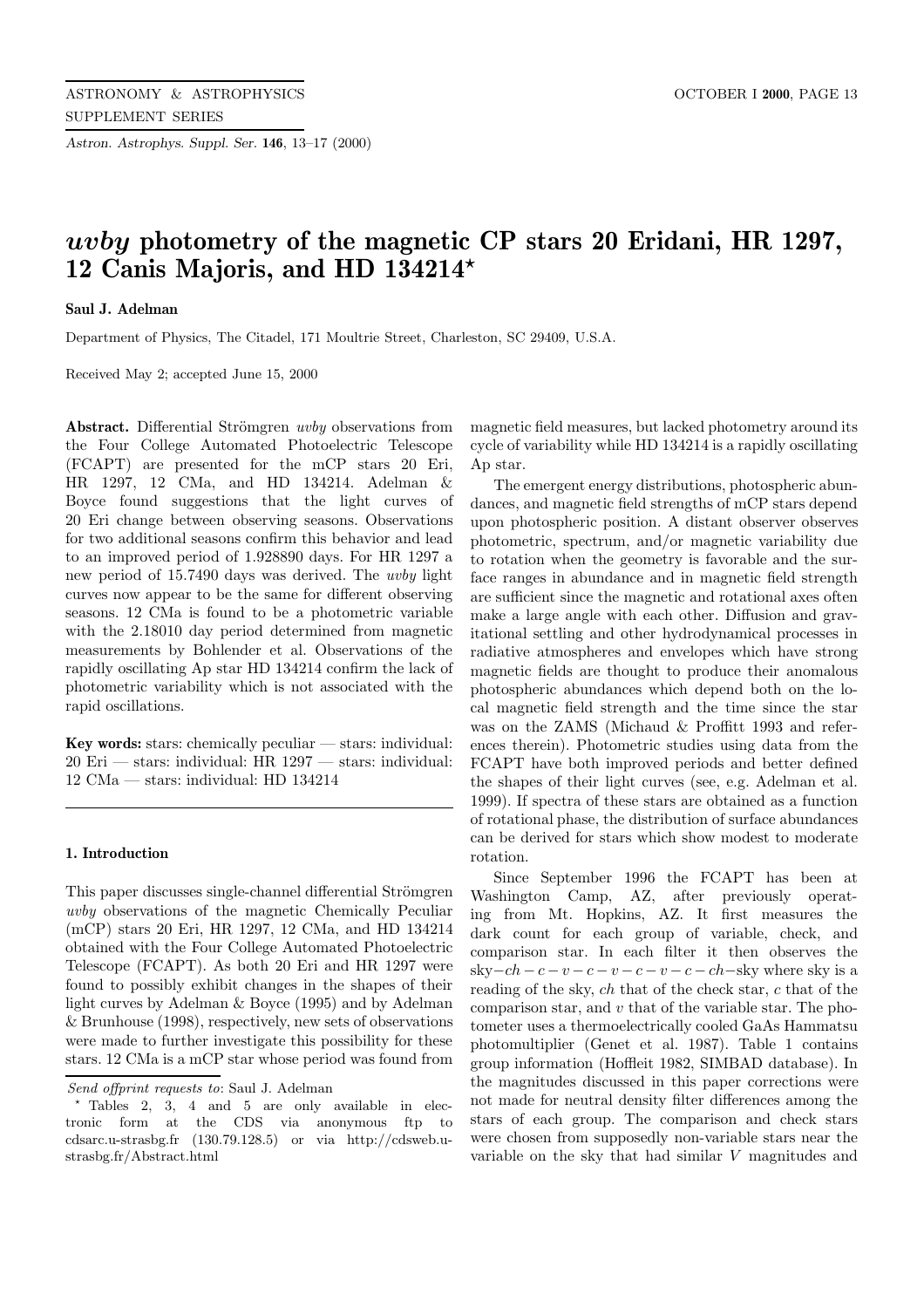**Table 1.** Photometric groups

| HD Number | Star Name             | Type                | V    | Spectral Type  |
|-----------|-----------------------|---------------------|------|----------------|
| 22470     | 20 Eri                | $\boldsymbol{\eta}$ | 5.23 | B9p            |
| 23055     | HR 1128               | $\overline{c}$      | 6.59 | A3V            |
| 23754     | $\tau^6$ Eri          | ch                  | 4.23 | F3III          |
|           |                       |                     |      |                |
| 26571     | HR 1297               | $\boldsymbol{\eta}$ | 6.12 | B9IIIp:Si:     |
| 27176     | $51$ Tau              | $\overline{c}$      | 5.65 | <b>FOV</b>     |
| 24740     | $32$ Tau              | ch                  | 5.63 | F2IV           |
|           |                       |                     |      |                |
| 49333     | $12 \text{ CMa}$      | $\boldsymbol{\eta}$ | 6.08 | B7IIIn         |
| 47827     | HR 2452               | $\overline{c}$      | 6.05 | A <sub>0</sub> |
| 46933     | $\xi^2$ CMa           | ch                  | 4.54 | A0V            |
|           |                       |                     |      |                |
| 134214    | $BD -13^{\circ} 4081$ | $\boldsymbol{\eta}$ | 7.7  | Ap             |
| 132230    | 17 Lib                | c                   | 6.60 | A1V            |
| 137052    | $\epsilon$ Lib        | ch                  | 4.94 | F5IV           |

 $B - V$  colors. Later Adelman et al. (1998) checked their stability using Hipparcos photometry (ESA 1997). The Scargle periodogram (Scargle 1982; Horne & Baliunas 1986) and the clean algorithm (Roberts et al. 1987) are used to help find the rotational periods.

#### **2. 20 Eri**

Adelman & Boyce (1995) used 78 FCAPT uvby observations to improve the ephemeris of Renson & Manfroid (1981) for the mCP star 20 Eri (HR 1100, HD 22470) whose  $u, v, b$ , and  $y$  magnitudes vary in phase and found

HJD (light minimum) =  $2443485.50 + 1.92893 E$ .

Small differences in the light curves including their shapes and their amplitudes suggested that 20 Eri might be showing a second period perhaps due to precession. Hence in the 1997-98 and 1998-99 observing seasons 44 and 86 new FCAPT observations, respectively, were obtained (Table 2). Plotting the new observations using the previously adopted ephemeris shows a phase shift. As the light curves are shifted toward smaller phase values, the period should be increased to  $1.928890 \pm 0.00005$  days while retaining the zero phase value. To bring the previous  $u, v$ , b, and  $\gamma$  FCAPT values into agreement with those reported in this paper for 1998-99, −0.02, 0.05, 0.033, and 0.022 mag, respectively, need to be added. These differential shifts most likely result from differential extinction errors exposed by the relocation of the telescope in 1996. They are worse for 20 Eri than most other stars due to its Southerly declination. No shifts were seen between 1997- 98 and 1998-99 values for u and v, but the 1997-98 b and y required 0.015 and 0.012 mag, respectively, to added for agreement. To make the values of Renson & Manfroid (1981) also agree 0.89, 1.18, 1.213, and 1.25 mag must be added to the published  $u, v, b$ , and  $u$  values, respectively. Both sets of observations used HR 1128 as a comparison star, but they used  $\tau^5$  Eri instead of  $\tau^6$  Eri as the other constant star.

If a mCP star shows a second period due to precession of the rotational axis, then its various spots and background regions will transit across the visible surface with periodically varying distances from the center of the visible disk. This will result in changes in the amplitudes of all maxima and minima as well as in the phases of the rising and falling branches of the light curves. When the precessional period is known, one can remove the effects of the precessional period on the rotational period. Until then, attempts to find the best period by matching the primary maximum for 20 Eri, may emphasize the differences at other parts of the rotational cycle. The rotational period can be found when light curves from several consecutive years are the same as other light curves from a similar set of consecutive years. This has not happened yet for 20 Eri and may be the result of not obtaining a sufficient number of significantly well determined light curves in different observing seasons.

Figure 1 shows the  $u, v, b$ , and  $y$  photometry of this paper for 1997-98 (as solid circles) and for 1998-99 (as open squares), of Renson & Manfroid (1981) (as  $+$  signs), and of Adelman & Boyce (1995) for 1993-94 (as open upward pointing triangles). Figure 2 shows these  $u$  values along with those of Adelman & Boyce (1995) for 1990-91 (as solid squares), for 1991-92 (as solid downward pointing triangles), for 1992-93 (as x's), and for 1994-95 (as open circles). These additional values were not included in Fig. 1 both as these data sets were not as complete and to simplify the graphs.

In Fig. 1, the u values for 1998-99 tend to be lower and scatter more at primary maximum than the other data. The 1997-98 values tend to show a less deep primary minimum than the Renson & Manfroid (1981) and Adelman & Boyce (1995) 1993-94 values than do the 1998-99 values. In Fig. 2, the 1990-91 and 1991-92 values show an upward displacement of order 0.01 magnitude near phase 0.7 while the 1992-93 and 1994-95 values are shifted downward here. These all indicate that the u light curve is changing and is consistent with what is expected for precession. The  $v$ values for 1997-98 and for 1998-99 differ mostly at primary minimum. The differences between sets of values is the least for  $b$ . For  $y$  it is the Renson  $\&$  Manfroid (1981) values which show a deeper minimum that those of 1998- 99 which in turn a deeper minimum than do the 1997-98 values.

These results indicating subtle, yet observable changes in the shapes of the light curve mean further observations of 20 Eri are warranted. It is desirable to obtain light curves with of order 50 to 100 values to well define them. If the pattern of light curve changes begins to repeat, then the period is determined.

### **3. HR 1297**

Adelman & Brunhouse (1998) used 79 uvby observations from the FCAPT and the V values of Winzer (1974) to find a period of 1.06457 days which was similar to that of Winzer. As they found small apparent differences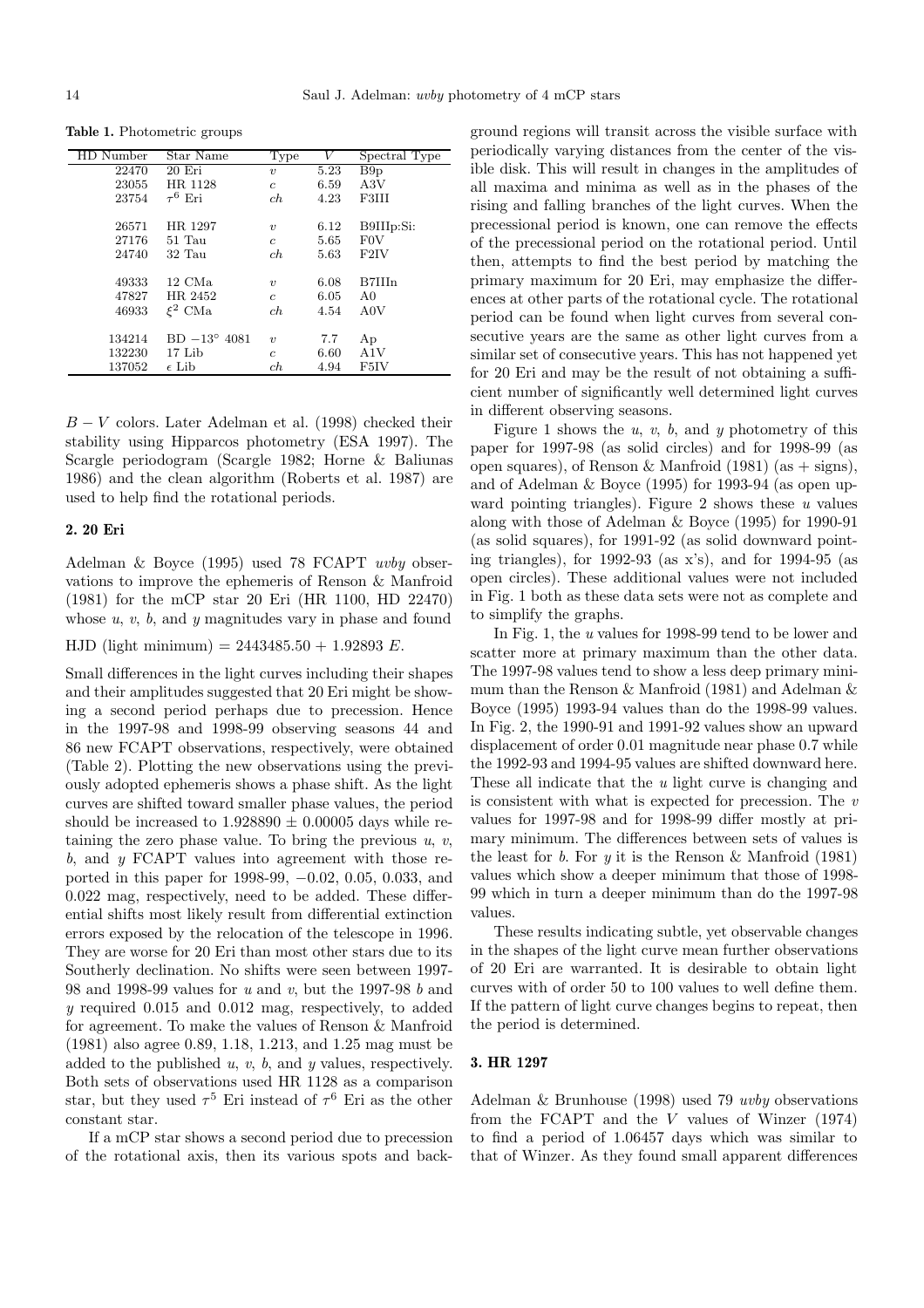

Fig. 1. Differential FCAPT *uvby* photometry of 20 Eri plotted with the ephemeris HJD (light minimum)  $= 2443485.50$  $+$  1.92889 E. The 1998-99 FCAPT values are shown as open squares, the 1997-98 FCAPT values as solid circles, Renson & Manfroid  $(1981)$ 's values as  $+$  signs, and the FCAPT 1993-94 values from Adelman & Boyce (1995) as solid triangles



**Fig. 2.** Differential FCAPT u photometry of 20 Eri using the ephemeris HJD (light minimum) =  $2443485.50 + 1.92889 E$ . The symbols are the same as those of Fig. 1 with the addition of FCAPT values from Adelman & Boyce (1995): solid squares are 1990-91 values, solid triangles with downward pointing apexes are 1991-92 values, x's are 1992-93 values, and open circles are 1994-95 values

between light curves obtained in the 1995-96, the 1996-97, and the 1997-98 observing seasons, HR 1297 was observed again during the 1998-99 observing season at which time 117 good uvby observations were obtained to better define the light curves. When the Scargle periodogram was used with the new data for  $u$ , there were two significant peaks one corresponding to the previously determined period and one to its alias near 15.723 days. In the new data set sometimes two or more values were obtained on the same night. As these pairs of values showed small differences and as Catanzaro et al. (1999) indicated a  $v \sin i$ value of 29 km  $s^{-1}$ , the longer period was preferred. To bring the V data of Winzer (1974) into phase agreement with FCAPT y values, the following ephemeris was found

 $HJD(y_{\text{max}}) = 2441247.475 \pm 0.005 + (15.7490 \pm 0.0002) E.$ 

With this period, the FCAPT values from different observing seasons appear to form the same light curve contrary to the previous observations (Fig. 3). As for year 9 a 2.5 mag neutral density filter was removed, to bring the  $u, v, b$ , and  $y$  1999 values into agreement with previous FCAPT values  $-2.435, -2.452, -2.380, \text{ and } -2.403 \text{ mag}$ , respectively, were added. The light curves are in phase with suggestions that the primary minimum consists of two minima in some light curves. For u, there is one near phase 0.30 and the other near phase 0.6. The minima for  $v$  and  $b$  are less flat bottomed that for  $u$  and more asymmetric. For  $y$  the minimum is again flat bottomed but it is smaller in phase extent than for  $u$ . The amplitudes for u, v, b, and y are,  $0.045, 0.035, 0.035,$  and  $0.035$  mag, respectively. The differences in the shapes of these light curves suggests a photosphere with somewhat variable properties.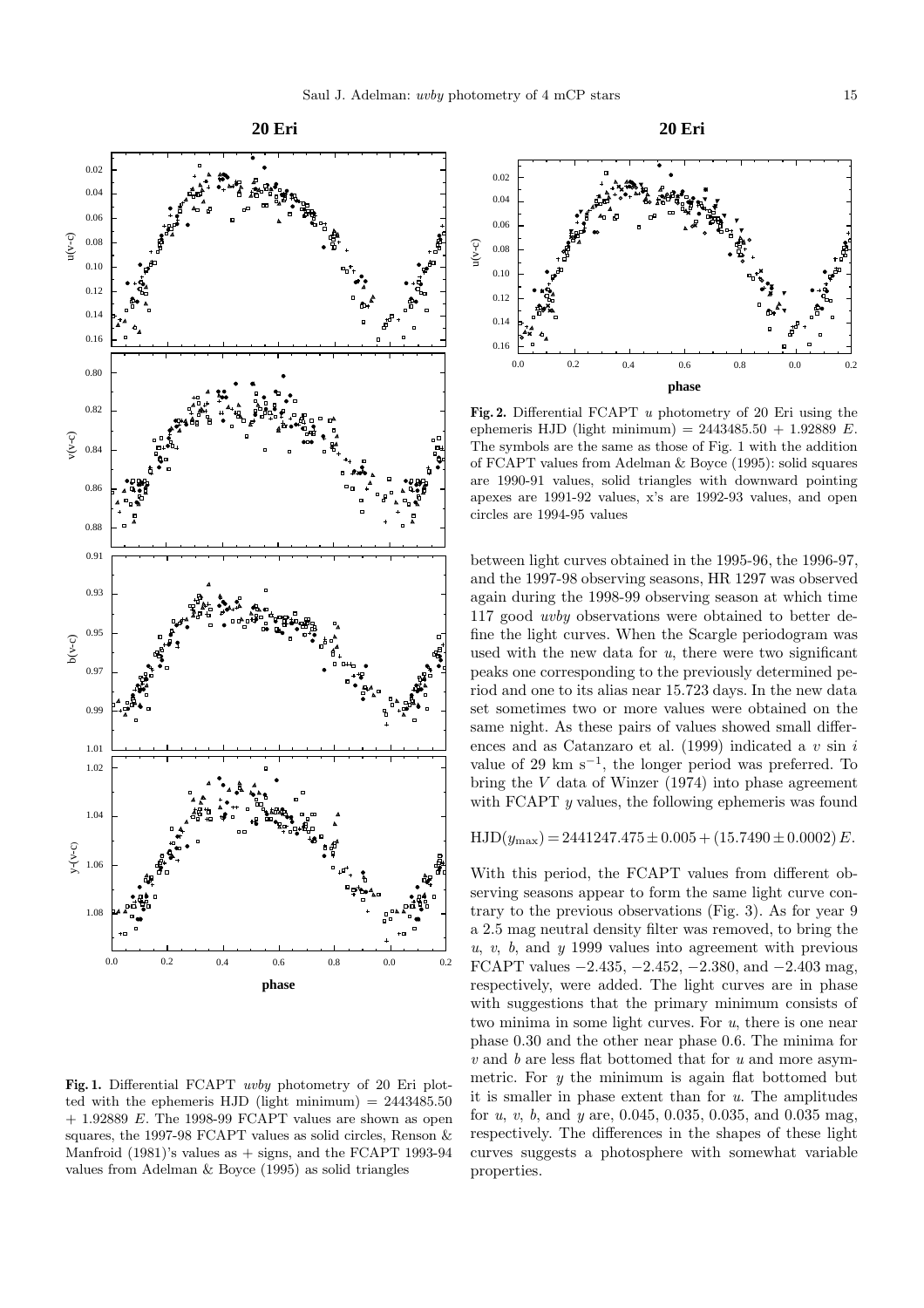

**Fig. 3.** Differential FCAPT uvby photometry of HR 1297 plotted with the ephemeris HJD( $y_{\text{max}}$ ) = 2441247.475 + 15.7490 E. The FCAPT values of this paper are shown as open squares and those of Adelman & Brunhouse (1998) as solid circles. In the y graph, the V values of Winzer (1974) plotted with the y zero point of Adelman & Brunhouse are shown as  $+$  signs

## **4. 12 CMa**

Pedersen & Thomsen (1977) first found the spectrum variability of 12 CMa (HR 2509, HD 49333), a He weak star which is slightly hotter than the Si stars. According to Levato et al. (1996) its v sin  $i = 60$  km s<sup>-1</sup>. Bohlender et al. (1993) using their own magnetic measurements of this star and previous measurements of the strength of He I λ4026 derived an ephemeris

# $JD(max B_1) = 2447311.565 + (2.18010 \pm 0.00020) E.$

For both the 1997-98 and the 1999-2000 observing seasons 33 sets of uvby data were obtained. When the Scargle (1982) algorithm was used a period of 2.17969 days was indicated. However, the 2.18010 day period was found to give better agreement between the two years' worth of data especially for the primary minimum and so the above ephemeris was adopted.

Figure 4 shows the light curves. The light minima are centered near phase 0.25 which is He I line strength maximum and where the magnetic equator crosses the line of sight. The other phase of  $B<sub>l</sub> = 0$  occurs at phase 0.75. The light curves are in phase with amplitudes of about 0.065 mag, 0.045 mag, 0.040 mag, and 0.035 mag for u, v, b, and y, respectively. The primary minimum is definitely asymmetric.

#### **5. HD 134214**

HD 134214 (BD  $-13°$  4081) is the rapidly oscillating Ap stars with the highest principal oscillation frequency at about 2949  $\mu$ Hz. It shows a peak-to-peak variation in its pulsational frequency on a time scale of approximately 248 days with a semi-amplitude in  $B$  about 3.5 mmag (Kreidl) et al. 1994). Their data shows no evidence of amplitude modulation. During the 1997-98, 1998-99, and 1999-2000 observing seasons 29, 33, and 32 sets of uvby photometry, respectively, were obtained with the FCAPT. There is no evidence of periodicity when the data is examined by the Scargle (1982) periodogram. Usually only one observation per night was obtained, but for a few nights two observations per night were made. But only with closely spaced